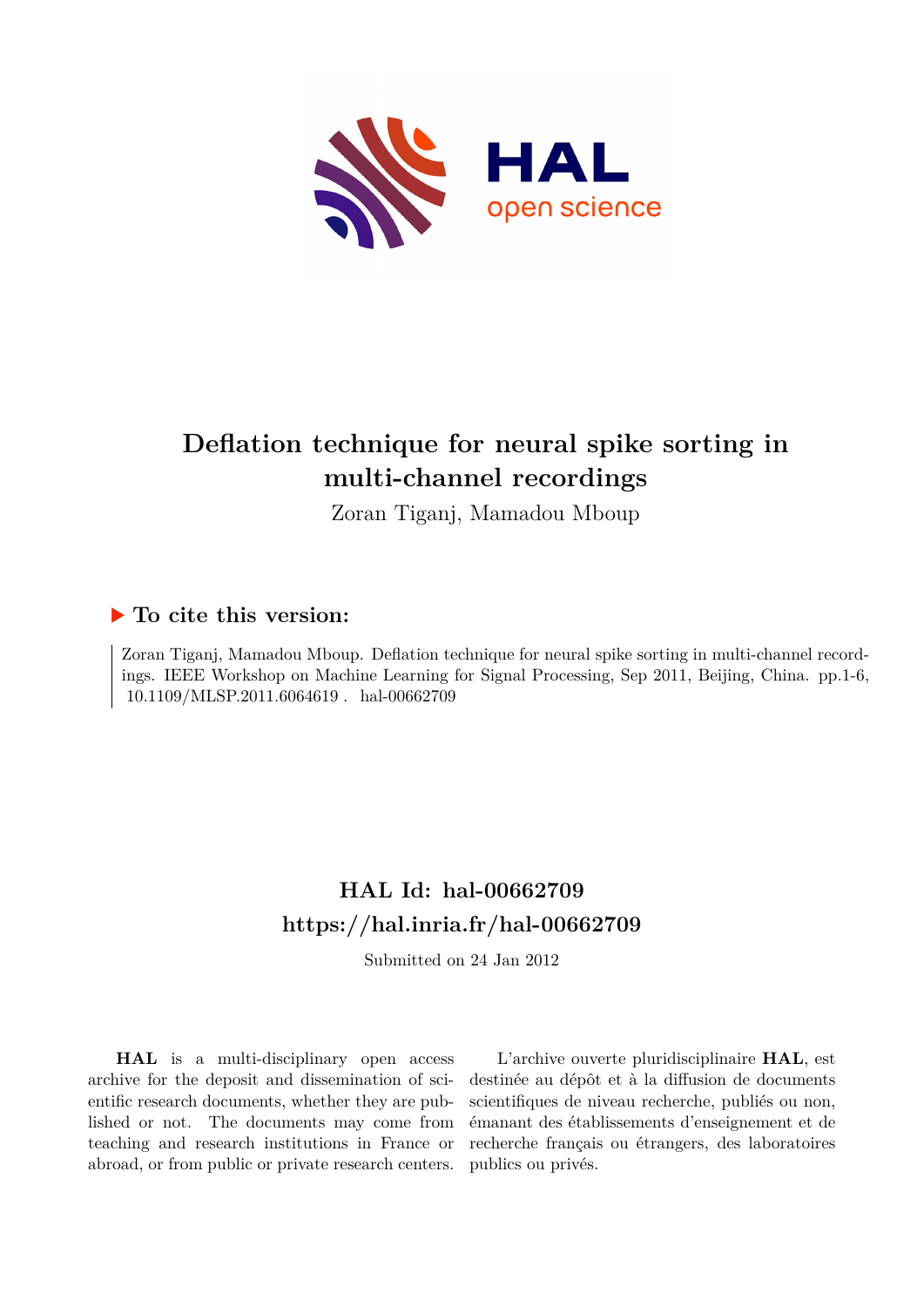### DEFLATION TECHNIQUE FOR NEURAL SPIKE SORTING IN MULTI-CHANNEL RECORDINGS

*Zoran Tiganj*

Non-A, INRIA Lille - Nord Europe, parc Scientifique de la Haute Borne 40, 59650 Villeneuve d'Ascq, France

#### ABSTRACT

We propose an ICA based algorithm for spike sorting in multi-channel neural recordings. In such context, the performance of ICA is known to be limited since the number of recording sites is much lower than the number of the neurons around. The algorithm uses an iterative application of ICA and a deflation technique in two nested loops. In each iteration of the external loop, the spiking activity of one neuron is singled out and then deflated from the recordings. The internal loop implements a sequence of ICA and spike detection for removing the noise and all the spikes that are not coming from the targeted neuron. We validate the performance of the algorithm on simulated data, but also on real simultaneous extracellular-intracellular recordings. The results show that the proposed algorithm performs significantly better than when only ICA is applied.

*Index Terms*— Spike sorting, Iterative ICA, Deflation

#### 1. INTRODUCTION

In cortical systems information between neurons is transmitted using action potentials (spikes). These are commonly recorded with extracellular electrodes which capture a mixture of activity of a vast number of neurons around. Identifying and isolating the activity of individual neurons in the mixture is one mandatory step for many tasks in neuroscience. This is known as the *spike sorting* problem.

Even though the basic form of an action potential is the same for all neurons, the spikes recorded with an extracellular electrode have different shapes and amplitudes if they are coming from different neurons [1]. This property, which is due to the propagation and the velocity effects, is on the basis of spike sorting methods (for review, see: [2] and [3]).

The majority of algorithms consist of several common steps. The first step is spike detection: The goal is to detect and find the time occurrences of the action potentials emitted by the neurons close to the electrode. Depending on the

*Mamadou Mboup*

Universite de Reims Champagne-Ardenne, ´ CReSTIC, UFR SEN, BP 1039 Moulin de la Housse 51687 Reims, France

signal to noise ratio, spike detection is done either by simple thresholding or by using a more advanced technique *e.g.* [4], or [5]. The next step is to apply some feature extraction technique, such as Principal Component Analysis (PCA) [6] or wavelet based methods [7], to represent each detected spike in a reduced dimensional space. Finally, the features are used as sort keys for the classification of the spikes into different clusters, each of which is assumed to contain the spiking activity of a single neuron. Among the more popular spike sorting algorithms, we may cite those based on  $k$ -means [8], expectation maximization (EM) [9], template matching [10] and also some more complicated approaches such as super-paramagnetic clustering [7]. The main problem in spike sorting is the lack of robustness. This is due to very unbalanced feature space: the number of elements per cluster can vary significantly from cluster to cluster, also mutual distances between clusters can be very different. When multi-site recordings are available, to make the feature vector space more clear, Independent Component Analysis (ICA) is sometimes applied (see [11], [12], [8] and [13] for examples). This improves the sorting results. However, the contribution of ICA is limited by the fact that number of neurons largely exceeds the number of electrodes, even though some *moresources-than-sensors* versions of ICA are available [14].

In this paper we present a new algorithm for spike sorting in multi-channel extracellular recordings. We use a deflation technique to improve the performance of ICA: after we isolate the firing instants of a single neuron, we remove them from the original recording and repeat the procedure until the algorithm becomes unable to isolate any more neurons. Moreover, within each iteration we implement, in an internal loop, another iterative algorithm for removing the noise and all the spikes that are not coming from the neuron that appears as the closest to the electrode. At the end of the algorithm, we detect the overlapped spikes. To do this we take all the possible pairs of the isolated neurons and apply ICA only on the segments of the signal while one of the neurons in the pair was active. Each step of the algorithm is analyzed in the following section.

We also propose a clustering algorithm (see [15] for de-

This work was supported by Ministry of Higher Education and Research, Nord-Pas de Calais Regional Council and FEDER through the 'Contrat de Projets Etat Region (CPER) 2007-2013'.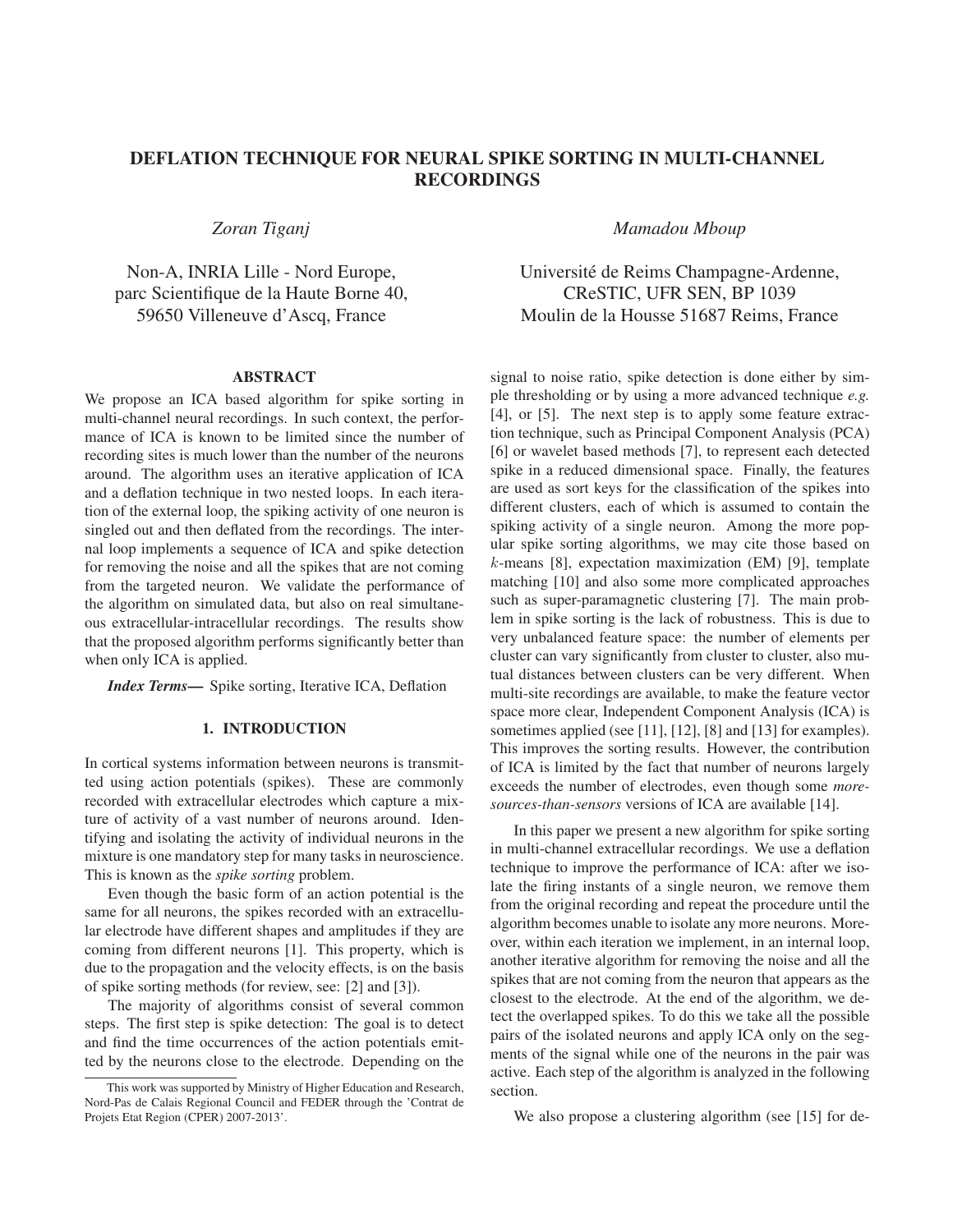tails) that is applied within each iteration of the internal loop. As this clustering algorithm is specifically designed for neural recordings, it presents an improved robustness compared to classical approaches in this specific application. The first step of the algorithm is standard: the detected spikes to be sorted are first processed with some feature extraction technique, such as PCA, and then represented in a space with reduced dimension by keeping only a few most important features. The resulting space is next filtered in order to emphasis the differences between the centers and the borders of the clusters (we assume that the extracted features have unimodal, non-uniform distribution). Using some prior knowledge on the lowest level of activity of a neuron, as *e.g.* the minimal firing rate, we find the number of clusters and the centers of each cluster. For classifying the spikes, we use a simple approach which also relies on the non-uniform distribution of the data: each cluster is initialized by its singleton center and the clustering is performed by classifying one spike at a time, in such a way that if an element belongs to a cluster then so does its nearest neighbor. This procedure leads to a very robust solution as shown in [15].

In section 3 we test the proposed algorithm on two types of signal: 1) Artificially created neural mixture, where we simulated 10 four-channel, two million samples long, extracellular recordings in population of 1000 neurons distributed around the electrode. 2) Five real simultaneous intracellularextracellular recordings (see [1] where a detailed description of the recording process is given). We test the sorting algorithms on the extracellular recordings and use the intracellular ones to verify the results of the sorting for the neurons which were recorded intracellularly. The results confirm that ICA (alone) improves significantly the spike sorting. They also show that further significant improvement is afforded by the proposed method.

#### 2. ALGORITHM DESCRIPTION

In this section we describe the proposed algorithm for the multi-channel spike sorting. The algorithm iteratively removes the activity of distant neurons from the original recording as well as the activity of neurons close to the electrode once they are isolated from the mixture. By doing so we reduce the number of sources, which brings the application of ICA in a more confortable setting.

Apart from the recorded signal, to use the algorithm we only need to provide a lower bound for the firing rate, call it G, and the spike detection threshold level. Minimal firing rate is usually easy to obtain since, generally, we are not interested in separating the activity of neurons that fired only a few spikes. The choice of the threshold level, on the other side, is not very critical, since we will simply neglect all the spikes that belong to the cluster which contains most of the spikes with lowest amplitude. This will make the algorithm very robust and reliable, since the spikes with the lowest amplitudes

usually come from many different neurons, which activity is only partially detected.

We assume that a four-channel recording is given, but the algorithm is the same for any number of channels. The four recorded signals are labeled as  $E1, E2, E3$  and  $E4$ . Example of the four-channel recording is shown on figure 1 (spikes from the neuron recorded intracellularly are marked with the red starts).



Fig. 1. 50000 samples from the real four-channel extracellular recording (first column). 2D feature vector space with the extracted spikes - positive peak amplitude vs negative peak amplitude (second column). Spikes that come from the neuron recorded intracellularly are labeled the with the red stars. Results of sorting algorithm from [15] are given in the third column, where the black dots mark the detected centers of the clusters.

Only to demonstrate that spike sorting is very difficult for such recording we apply directly the method based on a feature extraction, described in [15]. First, we detect the spikes from each recording site using a simple spike detection method based on filtering of the recorded signal with a specially designed Volterra filter that emphasis spike shaped waveforms [5], [16]. We project the spikes in a 2D vector space by keeping only two features per spike: the positive and the negative peak amplitudes. Notice that one could also use the *e.g.* the two first principal components obtained from PCA. The plots of the features are shown next to the corresponding signals, in the second column on figure 1. In the third column we give the outputs of the algorithm from [15]. The spikes that are left unsorted by the algorithm are automatically eliminated and not plotted. The colors/symbols chosen for the representation of the clusters for the plots in the second column are not related to the one in the third column. It is clear that from such feature vector space it is not possible to identify directly the activity of the neuron recorded intracellularly.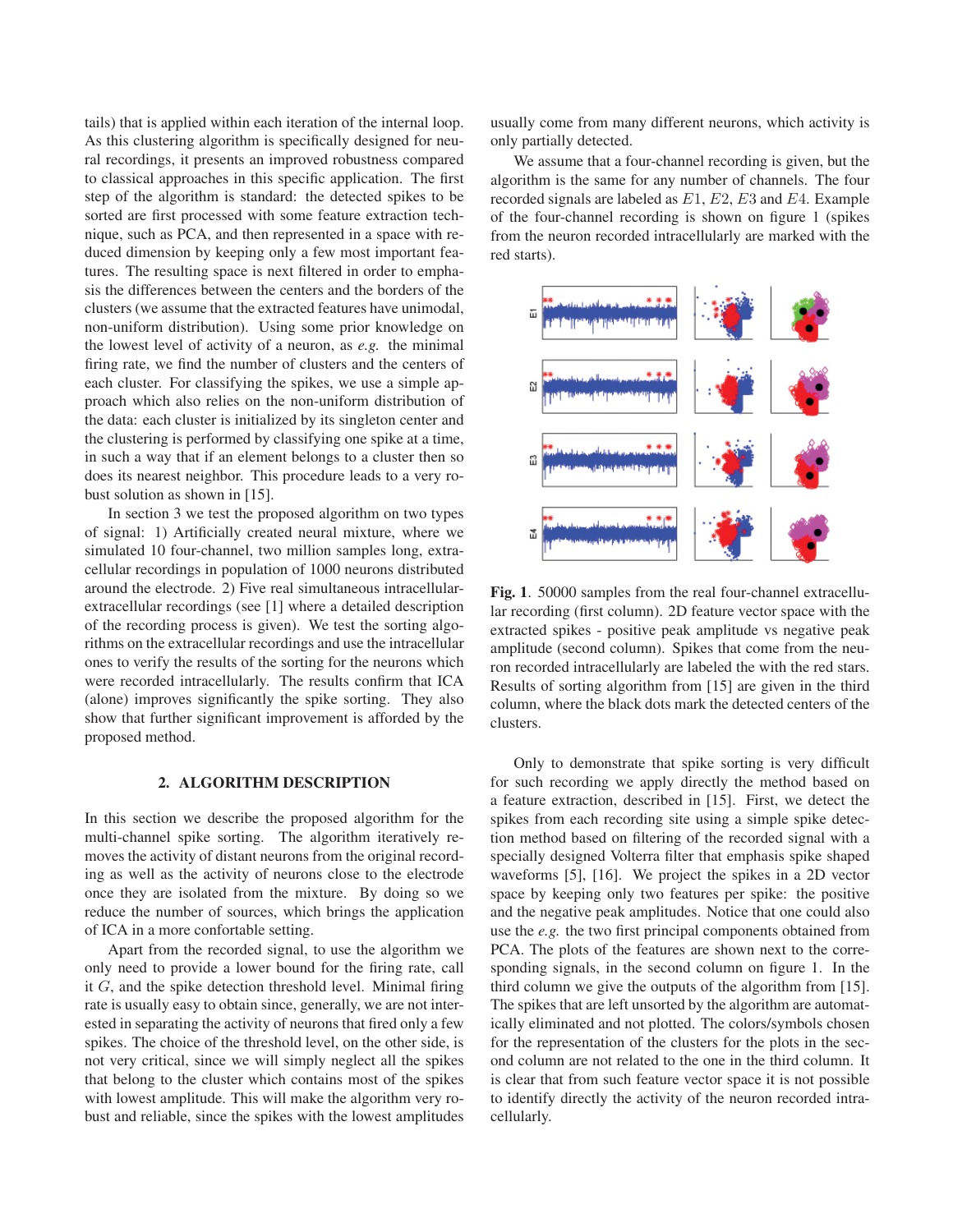We will now demonstrate the performance of the proposed algorithm using step-by-step description. The flowchart in figure 2 describes the proposed algorithm.



Fig. 2. Flowchart of the proposed multi-channel spike sorting algorithm.

• Step 1: ICA. We process the input signal with the classical fast-ICA algorithm  $[17]$ <sup>1</sup> and obtain IC1, IC2, IC3 and IC4 as the outputs (figure 3). The second and the third column on the figure are again shown only to demonstrate of what the results would be if we would apply the feature extraction based sorting method directly on the outputs of the ICA algorithm. The difference between the clusters is more obvious than on figure 1.

 $\bullet$  Step 2: Remove everything but spikes from  $E1$ ,  $E2$ ,  $E3$  and  $E4$ . Set: k=false. The IC with highest energy will be kept for for the further processing. To determine it, we compute the average amplitude of the G dominant spikes on each IC. The one with the highest average amplitude is retained. This IC is indeed likely to contain the activity of the neurons closest to the electrode. We then detect all the spikes from that IC using the method mentioned before in this section and described in [5] and [16]. Next, from all the 4 input recordings we remove (set to zero) all but the detected spikes. We assume that the removed parts of the signal correspond



Fig. 3. ICA results, on the recording shown of figure 1. The four ICs are shown in the first column (50000 samples). 2D feature vector space with the spikes extracted from the ICs are in the second column. The plots in the third column display the results of applying the algorithm from [15] on the vector space from the second column. The red rectangle marks the IC that has G spikes of the highest amplitude.

only to the noise and the activity of the neurons that are farthest from the electrode. The outputs are called  $E1^*$ ,  $E2^*$ ,  $E3^*$  and  $E4^*$ .

• Step 3: ICA. We apply ICA on  $E1^*$ ,  $E2^*$ ,  $E3^*$ and E4∗. The resulting ICs, called IC1∗, IC2∗, IC3<sup>∗</sup> and IC4∗, are shown on figure 4. To demonstrate the results as before, we plot the spikes in the feature vector space (second column) and output of the feature extraction based sorting algorithm (third column). As the number of the sources is now lower, the ICA algorithm performed a little better and a little bigger difference between clusters is visible, in comparison with the results from figure 3.

• Step 4: Find which  $IC$  is the most suitable for the further processing. In the further steps we will need only one IC. Thus in this step we want to chose the one that contains well preserved spike waveforms. It is likely that the best choice would be the one for which the detected spikes show the largest dynamics. As a measure of spike dynamics we use the average difference between the positive and the negative peak. Since spikes naturally contain a large peak, such difference should be a good measure of the dynamics. For the further processing we chose  $IC$  which has the largest value of the difference and call it  $IC^*$ .

• Condition 1: The IC<sup>∗</sup> contains at least two clusters?

• If Condition 1 is true: Remove spikes from the cluster which is the furthest from the cluster that contains the spikes with the largest amplitudes; k=true. In this step we have to apply the algorithm proposed in [15], this time it is not only for demonstration, but to find which spikes

<sup>&</sup>lt;sup>1</sup>We used the contrast function  $g = u^3$  what gave reasonably good results, but comparing with different choices of  $g$  and also with different versions of ICA algorithm would be interesting to investigate in the future.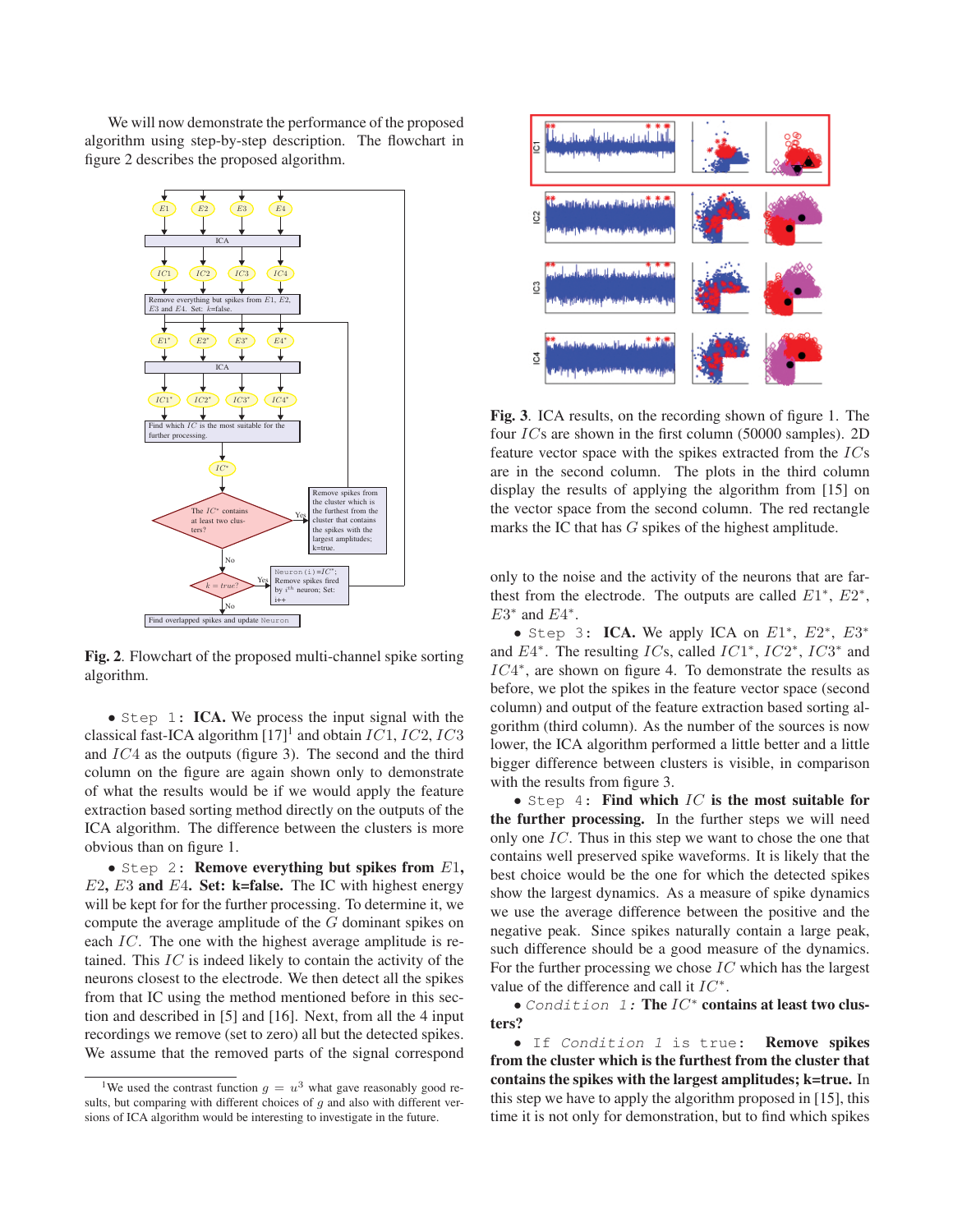

Fig. 4. Results of ICA after all but spikes was removed from the signal (set to zero) - 50000 samples are displayed. The four ICs are shown in the first column. 2D feature vector spaces with the spikes extracted from the  $ICs$  are in the second column. The plots in the third column display the results of applying the algorithm from [15] on the vector space from the second column. IC that has been chosen for the further processing is marked with a red rectangle. The black triangle, with the tip pointing up, marks the center of the cluster that contains the spikes generally higher in the amplitude than the spikes from the other clusters. Opposite, the black triangle with the tip pointing down marks the center of the cluster that contains the spikes with generally lower amplitudes.

we can remove from the signal. We identify the cluster that contains majority of the spikes of the largest amplitudes. The spikes that have been classified in the furthest cluster are now removed from  $E1^*$ ,  $E2^*$ ,  $E3^*$  and  $E4^*$ . Next, the algorithm goes back to the step 3. Figure 5 shows the outputs after applying ICA on the new  $E1^*$ ,  $E2^*$ ,  $E3^*$  and  $E4^*$ . On  $IC1^*$ and IC2<sup>∗</sup> we have detected more than one cluster. We use the same criterion as before to chose which IC we should keep. In this case it is IC1∗. The cluster that will be removed is the one labeled with a black triangle whose tip is pointing down. After that cluster is removed, spikes from the neuron recorded intracellularly will be almost the only one remaining in the signal. Only a few spikes from the intracellularly recorded neuron were removed. We set in this step the flag  $k$ , in order to track if the algorithm converged just after a new neuron is isolated, what would indicate generally that no more neurons can be separated from the given recording and the iterative part of the algorithm would ended.

• If Condition 1 is false: Condition 2: k = **true**?

• If Condition 2 is true: Neuron(i)=IC<sup>\*</sup>; Remove the spikes fired by the  $i^{th}$  neuron; Set:  $i + +$ . If  $k$  is true that means that we have detected more than



Fig. 5. Result of applying ICA on the real recording, after removing (setting to zero) of the low amplitude spikes (see figure 4) from  $E1^*$ ,  $E2^*$ ,  $E3^*$  and  $E4^*$  (50000 samples). The four ICs are shown in the first column. 2D feature vector spaces with the spikes extracted from the  $ICs$  are in the second column. The plots in the third column display the results of applying the algorithm from [15] on the vector spaces from the second column. All the labels are the same as for figure 4.

one cluster in the previous iteration so now, since only one cluster is left, we can conclude that the remaining spikes are coming from the same neuron. This is the  $i<sup>th</sup>$  found neuron. To continue our iterative algorithm we set to zero all the samples from the recording (from  $E1$ ,  $E2$ ,  $E3$  and  $E_4$ ) when any of already detected neurons (Neuron(1), Neuron(2),...,Neuron(i)) was active and go back to step 1. By doing this we removed an important high amplitude sources.

• If Condition 2 is false: Find the overlapped spikes and update Neuron. The proposed deflation based algorithm is obviously not able to detect simultaneous firing, since once a spike has been sorted it is removed from the signal for the following iterations. To find simultaneously fired spikes we analyze the activity of the neurons two by two, for all possible pairs of the detected neurons. When analyzing the activity of each pair, we keep in the recording only the segments when one of the neurons in the pair fired a spike. Each such recording, call it  $\tilde{s}_{i,j}$ , where  $i = 1, ..., S - 1$ and  $j = i + 1, ..., S$  can be expressed as:

$$
\tilde{s}_{i,j} = s_i + s_j + sgn(|s_i| + |s_j|) \sum_{k=1, k \neq i, j}^{S} s_k.
$$

It is obvious that most of the energy in any  $\tilde{s}_{i,j}$  comes from  $s_i$  and  $s_j$ . Thus, applying ICA on  $\tilde{s}_{i,j}$  leads to the separation of  $s_i$  and  $s_j$ : one IC will represent mostly  $s_i$ , another one  $s_i$  and the remaining *ICs* will represent  $sgn(|s_i| +$  $|s_j|$ )  $\sum_{k=1, k \neq i,j}^{S} s_k$ . Since the activity of  $s_i$  and  $s_j$  will be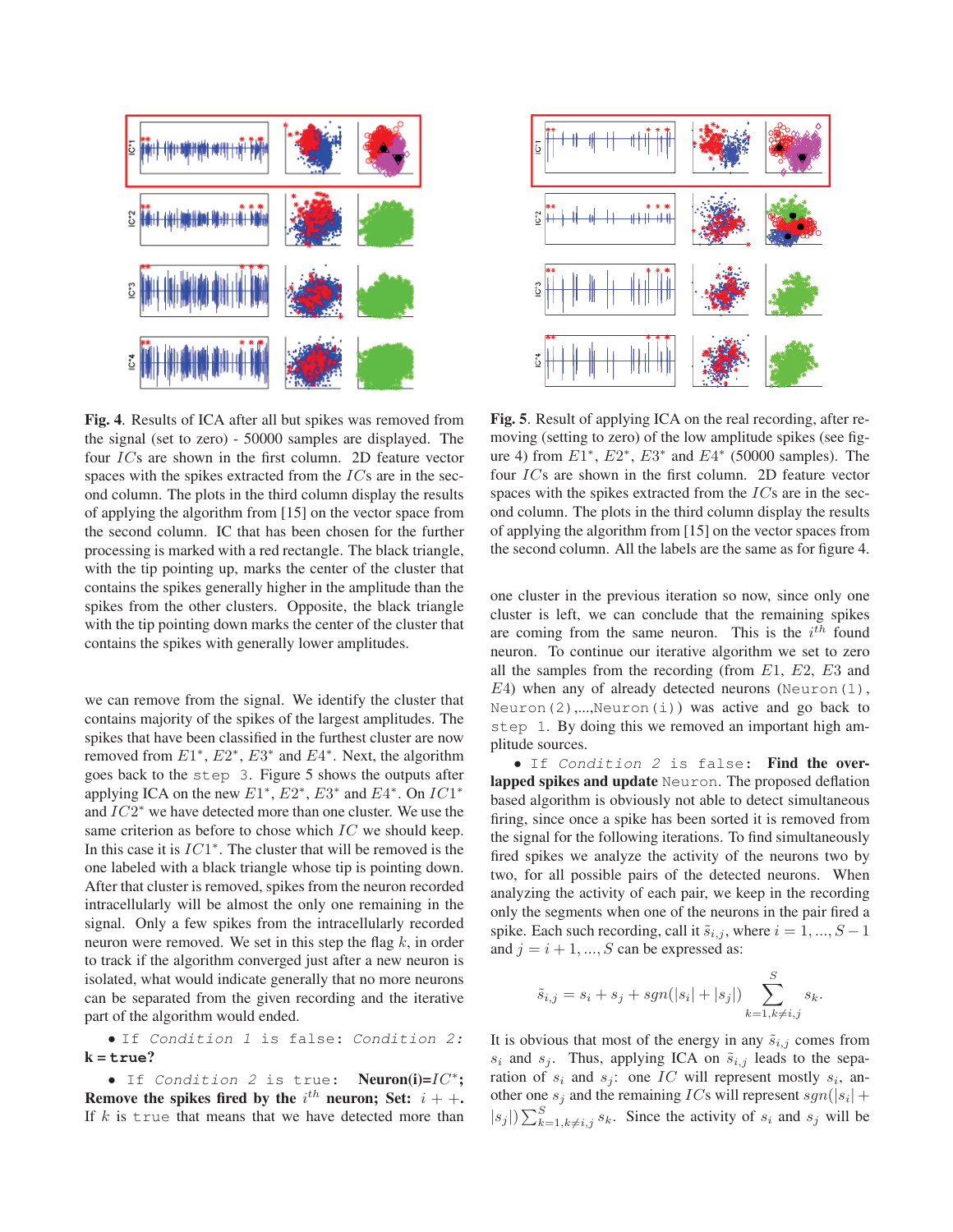separated, any spikes fired simultaneously by these two neurons should be visible on both of the ICs that represent the activity of these neurons. We demonstrate this by an example given on figure 6.



Fig. 6. The first two plots show part of the activity of the two simulated neurons. The following four plots show the part of the four-channel simulated recording. The four plots at the bottom show the results of applying ICA on the four channels. Before applying ICA the recording was modified by setting to zero all but the segments where one of the two neurons was active. It appears that the activity of *Neuron 1* is represented by *IC3* and the activity of *Neuron 2* is represented by *IC1*. The three arrows on the top of the figure point out the overlapped spikes from the two neurons. All of the three overlapped spikes are successfully sorted.

#### 3. RESULTS

We apply the algorithm described in the previous section on 5 real recordings and on 10 simulated recordings. The results are given in tables 1 and 2. There are four key-operations in the proposed algorithm: 1) removing of the noise (*Noise rem.*); 2) removing of the spikes from the clusters furthest from the one that contains the spikes with highes amplitudes (*Clus. rem.*); 3) removing of the spikes from already separated neurons (*Sorted rem*); 4) detection of the overlapped spikes (*Over. det.*). We analyze contribution of each of these steps by simply comparing the proposed algorithm to algorithms which perform none, only one or more of these steps.

We express the results in terms of sorting accuracy  $(SA)$ and sorting mistake  $(SM)$ . For the real recordings we can

Table 1. Comparison of different spike sorting algorithms, in terms of Sorting Accuracy (SA) and Sorting Mistake (SM), on the real recordings. The column *Recording* contains the labels of each recording as in [1].

|           | Feat. extr. |                | Feat. extr. |                | Feat. extr. |            | Feat. extr. |                | Feat. extr. |            | Feat. extr. |            |  |
|-----------|-------------|----------------|-------------|----------------|-------------|------------|-------------|----------------|-------------|------------|-------------|------------|--|
|           |             |                |             | <b>ICA</b>     |             | <b>ICA</b> |             | ICA            |             | <b>ICA</b> |             | ICA        |  |
|           |             |                |             |                | Sorted rem. |            | Sorted rem. |                | Sorted rem. |            | Sorted rem. |            |  |
|           |             |                |             |                | Noise rem.  |            | Noise rem.  |                | Noise rem.  |            |             |            |  |
|           |             |                |             |                |             |            |             | Clus. rem.     |             | Clus, rem. |             |            |  |
| Recording |             |                |             |                |             |            |             |                |             |            |             | Over, det. |  |
|           | SА          | SM             | SА          | SM             | SА          | SM         | SA          | SM             | SA          | SM         | SА          | SM         |  |
|           | $\%$        | $\%$           | $\%$        | $\%$           | $\%$        | $\%$       | $\%$        | $\%$           | $\%$        | $\%$       | $\%$        | $\%$       |  |
| d561102   | 79          | 46             | 83          | 7              | 83          | 7          | 90          | $\overline{8}$ | 93          | 8          | 93          | 8          |  |
| d561103   | 32          | 3              | 48          | 5              | 52          | 15         | 83          | 17             | 89          | 20         | 89          | 14         |  |
| d561104   | 21          | $\overline{c}$ | 33          | $\overline{4}$ | 49          | 12         | 75          | 13             | 83          | 16         | 84          | 11         |  |
| d533101   | 73          | 67             | 64          | 26             | 64          | 26         | 78          | 28             | 81          | 29         | 81          | 29         |  |
| d533102   | 64          | 52             | 80          | 13             | 80          | 13         | 88          | 15             | 92          | 18         | 92          | 16         |  |
|           |             |                |             |                |             |            |             |                |             |            |             |            |  |

quantify the results only for one neuron per recording, the one which was simultaneously recorded intracellularly. Thus SA and SM are very simple to calculate:  $SA(\%) = 100*$  $C/(F+C)$  and  $SM(\%) = 100 * (T - C)/T$ . Here C is the largest number of spikes from the neuron recorded intracellularly, which are sorted into the same cluster (correct detections).  $F$  is the number of spikes from other neurons which are wrongly placed into the same cluster for which C is calculated (false spikes).  $T$  is the total number of spikes fired by an intracellularly recorded neuron.

In table 1 we give SA and SM for each of the real recordings. Durations of the recordings were from 60 to 120 seconds with the sampling frequency of 10kHz for some recordings and 20kHz for others. The total number of the detected spikes per recording was from 800 to 2000, while the number of spikes fired by the intracellularly recorded neuron was from 200 to 500.

On the other side, using simulated recordings we can quantify the results for all clusters. We are not limited to only one cluster as in the example with the real signal. For each simulated recording we set the maximum number of clusters to 6. However, in some situations (especially for simpler methods like basic feature extraction and combination of feature extraction and ICA) less than 6 clusters have been found. Thus, we do a computation of SA and SM in a bit different way than for the real signal. We compute the average  $\bar{SA}$  and the average  $\overline{SM}$  over all 10 simulations for each  $i^{th}$  sorted cluster, where  $j$  goes from 1 to 6, which is the maximum number of sorted clusters:

$$
\bar{SA}_{j} = \frac{\sum_{i=1}^{N_{j}} SA_{i,j}}{N_{j}}, \bar{SM}_{j} = \frac{\sum_{i=1}^{N_{j}} SM_{i,j}}{N_{j}}
$$

where  $N_i$  is the number of iterations in which at least j clusters were detected. We give also a standard deviation (sd) of  $\overline{SA}$  and  $\overline{SM}$  in order to quantify the robustness of each algorithm. The results are given in table 2.

We can conclude from tables 1 and 2 that the proposed approach improves significantly the sorting results in comparison with the basic feature extraction approach as well as with